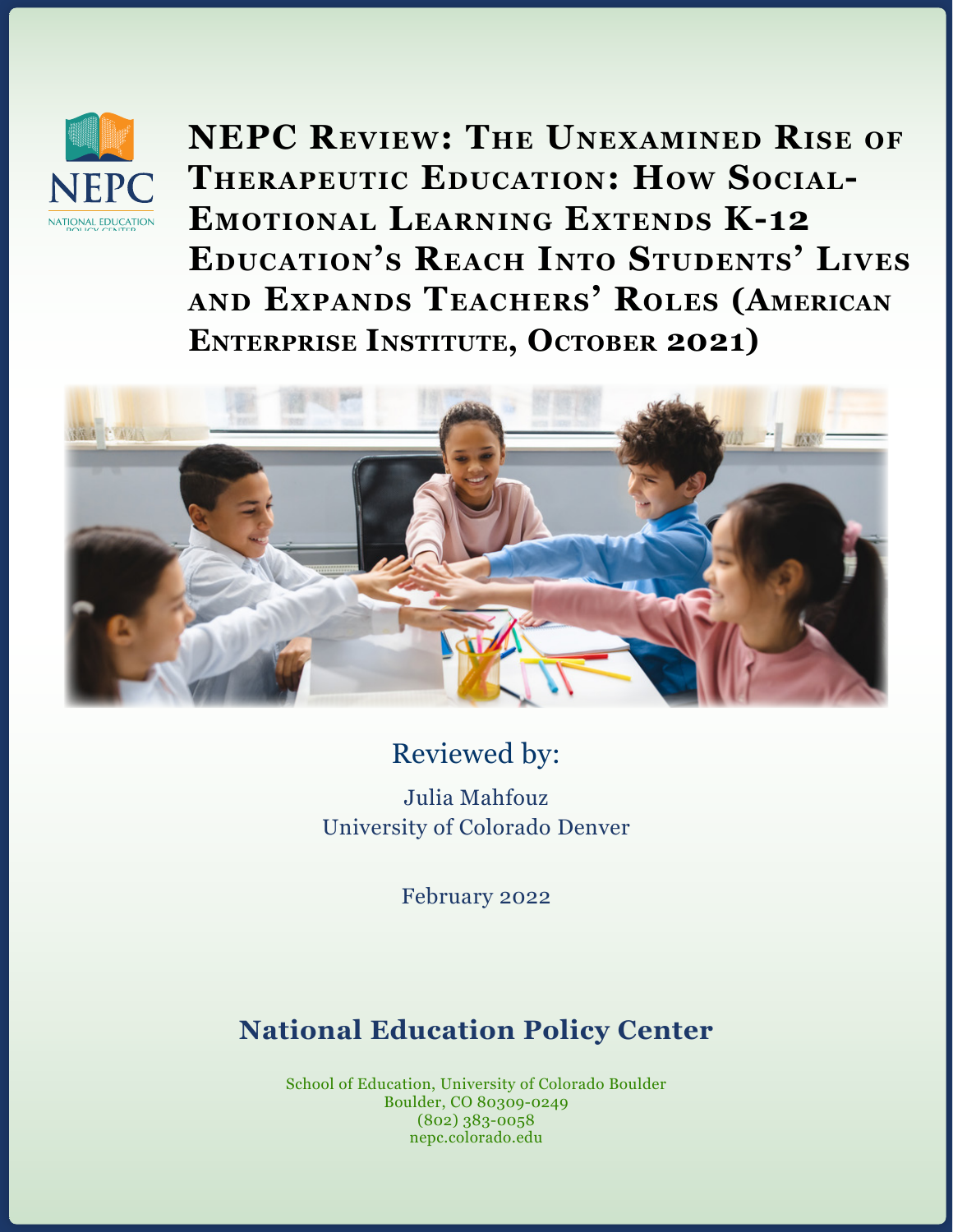### **Acknowledgements**

#### **NEPC Staff**

Faith Boninger Publications Manager

Patricia Hinchey Academic Editor

Elaine Duggan Production Design

Alex Molnar Publications Director

Kevin Welner NEPC Director

**Suggested Citation:** Mahfouz, J. (2022). *NEPC review: The unexamined rise of therapeutic education: How social-emotional learning extends K-12 education's reach into students' lives and expands teachers' roles.* Boulder, CO: National Education Policy Center. Retrieved [date] from [http://](http://nepc.colorado.edu/thinktank/sel) [nepc.colorado.edu/thinktank/](http://nepc.colorado.edu/thinktank/sel)sel

**Funding**: This review was made possible in part by funding from the [Great Lakes Center for Educational Research and Practice](http://www.greatlakescenter.org).





This work is licensed under a [Creative Commons Attribution-NonCommercial-](https://creativecommons.org/licenses/by-nc-nd/4.0/)[NoDerivatives 4.0 International License](https://creativecommons.org/licenses/by-nc-nd/4.0/).

This publication is provided free of cost to NEPC's readers, who may make non-commercial use of it as long as NEPC and its author(s) are credited as the source. For inquiries about commercial use, please contact NEPC at [nepc@colorado.edu](mailto:nepc%40colorado.edu?subject=).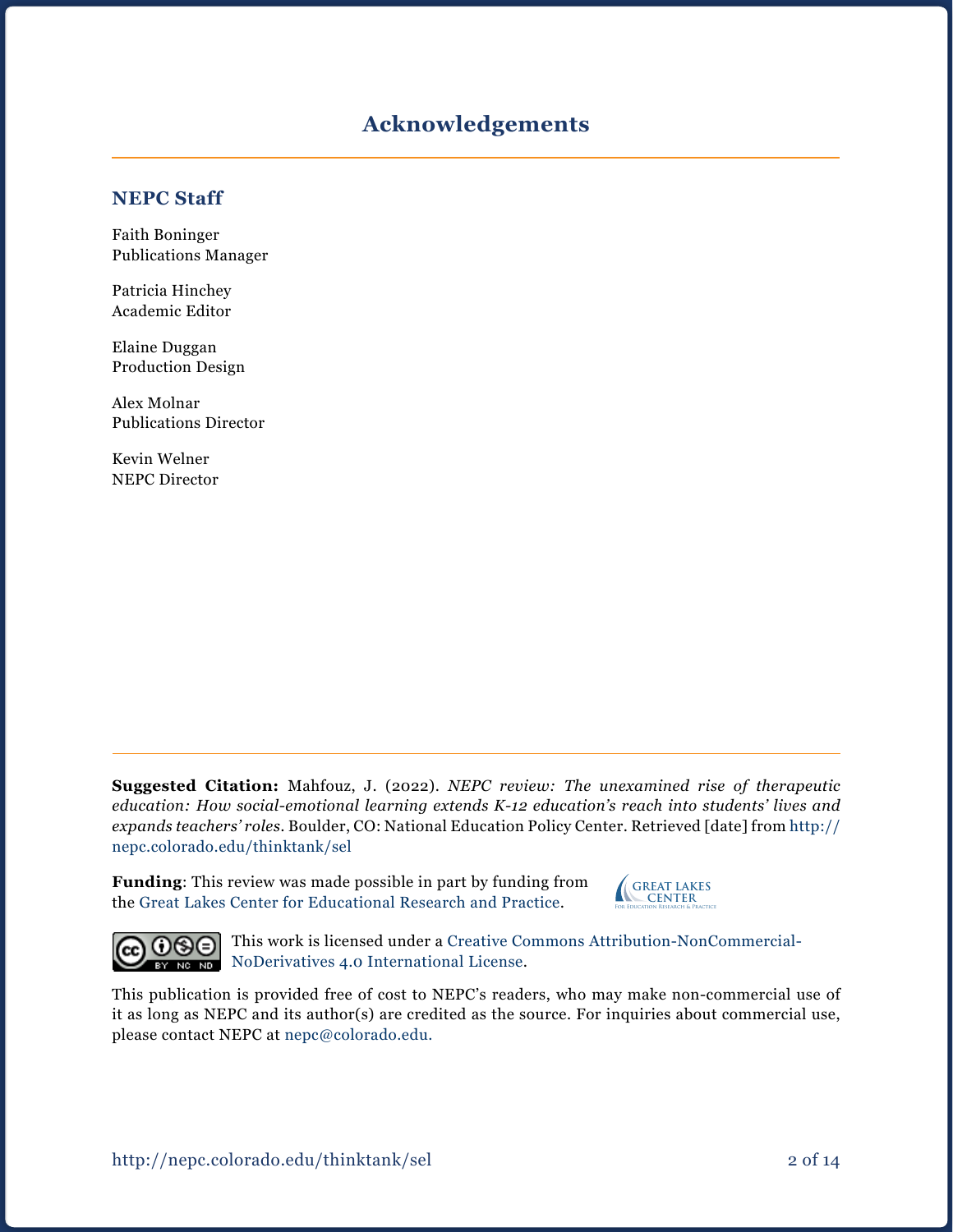

# NEPC Review: The Unexamined Rise of Therapeutic Education: How Social-Emotional Learning Extends K-12 Education's Reach Into Students' Lives and Expands Teachers' Roles (American Enterprise INSTITUTE, OCTOBER 2021)

Reviewed by:

Julia Mahfouz University of Colorado Denver

February 2022

#### **Summary**

The American Enterprise Institute report, *The Unexamined Rise of Therapeutic Education: How Social-Emotional Learning Extends K-12 Education's Reach into Students' Lives and Expands Teachers' Roles,* voices concerns regarding how the introduction of Social and Emotional Learning (SEL) approaches imposes ideas and techniques from psychology on classroom practices. The report contends that the rise in SEL has led schools to assume powers and responsibilities beyond their core mission of focusing on academic skills, and it claims that teachers are unprepared to take on "therapeutic" responsibilities. In reaching these conclusions, however, the report ignores the empirical evidence documenting the positive influence that SEL has on students' well-being, academic achievement, and sense of citizenship. It relies instead on a misrepresentation of SEL to promote misunderstanding and fear about it. The result is a one-sided discussion that does not make an evidence-based contribution and thus is not useful for informing policies.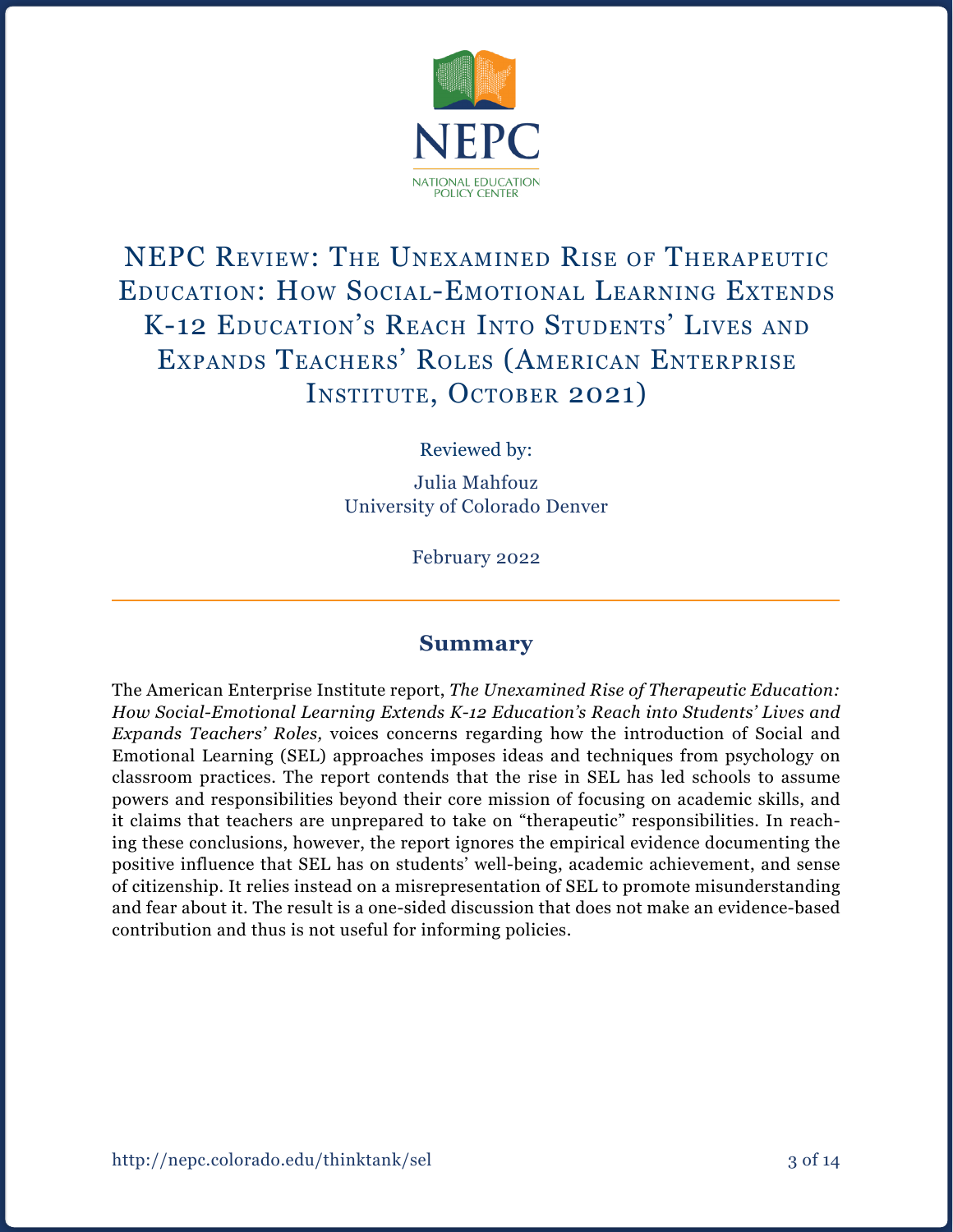

# NEPC Review: The Unexamined Rise of Therapeutic Education: How Social-Emotional Learning Extends K-12 Education's Reach Into Students' Lives and Expands Teachers' Roles (American Enterprise INSTITUTE, OCTOBER 2021)

Reviewed by:

Julia Mahfouz University of Colorado Denver

February 2022

## **I. Introduction**

Events of recent years, which have been fraught with pandemic-related transitions and polarized political tensions, have shed light on the need to focus on personal well-being, particularly in education. Public and charter school administrators who responded to a 2020 RAND Corporation survey, for example, reported that their greatest need for resources and professional development was to address students' social and mental health.1 Educators everywhere have stepped up to the occasion—putting out fires, coping with unexpected situations, and engaging, informing, and bringing diverse stakeholders together to hold the pandemic at bay.

Long before the pandemic, however, educational thought leaders, researchers, and practitioners alike recognized that children's abilities to interact productively with others and manage their emotions affect how well they can learn what have been considered traditional academic subjects. They also recognized that children constantly learn social and emotional skills from peers and adults in schools, regardless of whether or not their schools are intentional about the nature of that learning.<sup>2</sup>

Over the last two and a half decades, however, new language has emerged for these ideas under the terminology "social and emotional learning" ("SEL"). The Collaborative for Academic, Social, and Emotional Learning (CASEL), an organization established in 1994 "to promote high quality, evidence-based SEL,"3 has driven the recent language and thinking about SEL as an explicit area of learning.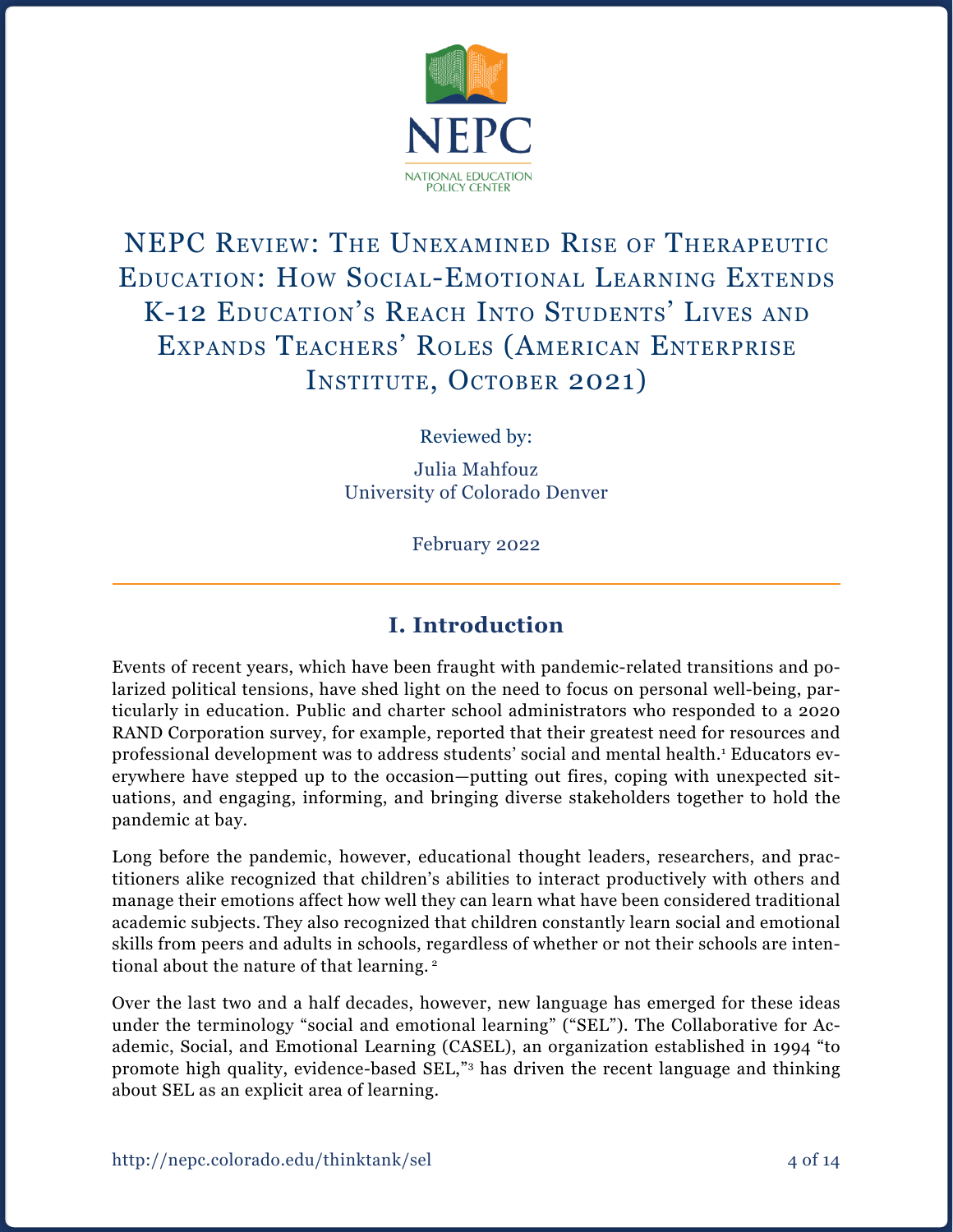CASEL defines social and emotional learning as the the process through which all children and adults gain the abilities to recognize and manage emotions, set and achieve positive goals, solve problems effectively, establish and maintain positive relationships, and make responsible decisions.4 In other words, SEL addresses the social and emotional competencies that enable people to be good citizens and positive contributors to their lives and those around them, and to succeed in school. SEL curricula are largely designed to help educators intentionally and thoughtfully guide students' learning about these competencies, rather than let that learning take place haphazardly.

Research demonstrating the effects of these competencies on learning and on student well-being<sup>5</sup> has influenced policy. Eighteen states have begun to introduce K-12 SEL standards, and 26 states have been developing SEL implementation strategies for their school districts.<sup>6</sup> Districts are also using grants from the Coronavirus Aid, Relief, and Economic Security Act (CARES) and other district funds to attend to the social and emotional needs of faculty and student.7 However, this increased attention and interest in SEL and the rapid implementation and scaling of SEL programs and interventions have raised some constructive critiques. Among them are concerns about ambiguity of what SEL is, overblown claims about the efficacy of certain programs, and an overhyped approach towards SEL as a solution to all school problems such as achievement gaps, low standardized test scores, racism, collapsing national values, violence, depression, anxiety, and more.8

*The Unexamined Rise of Therapeutic Education: How Social-Emotional Learning Extends K-12 Education's Reach into Students' Lives and Expands Teachers' Roles*, 9 written by Robert Pondiscio and released by the American Enterprise Institute, raises different concerns. It argues that the rise of SEL and its current centrality in education are the manifestation of an alarming new "therapeutic" vision for public education that may counter conservative views and values.

## **II. Findings and Conclusions of the Report**

The report begins by claiming that SEL is viewed as "unambiguously positive" in K-12 education and that there is cause for concern because "it represents a different vision for public education"10 that has replaced the academic focus with a moral one. The report dismisses the potential relevance of any findings that show that SEL has positive educational impact.<sup>11</sup>

#### **Rise of SEL**

The report argues that the term SEL has been framed as part of education under the cover of jargon, which has concealed its true nature. It contends that even if SEL contributes to improved academic outcomes, it should not be included in education because redirecting attention away from academics and toward SEL intrudes on what is traditionally the work of families, faith, culture, and other institutions and relationships in American life.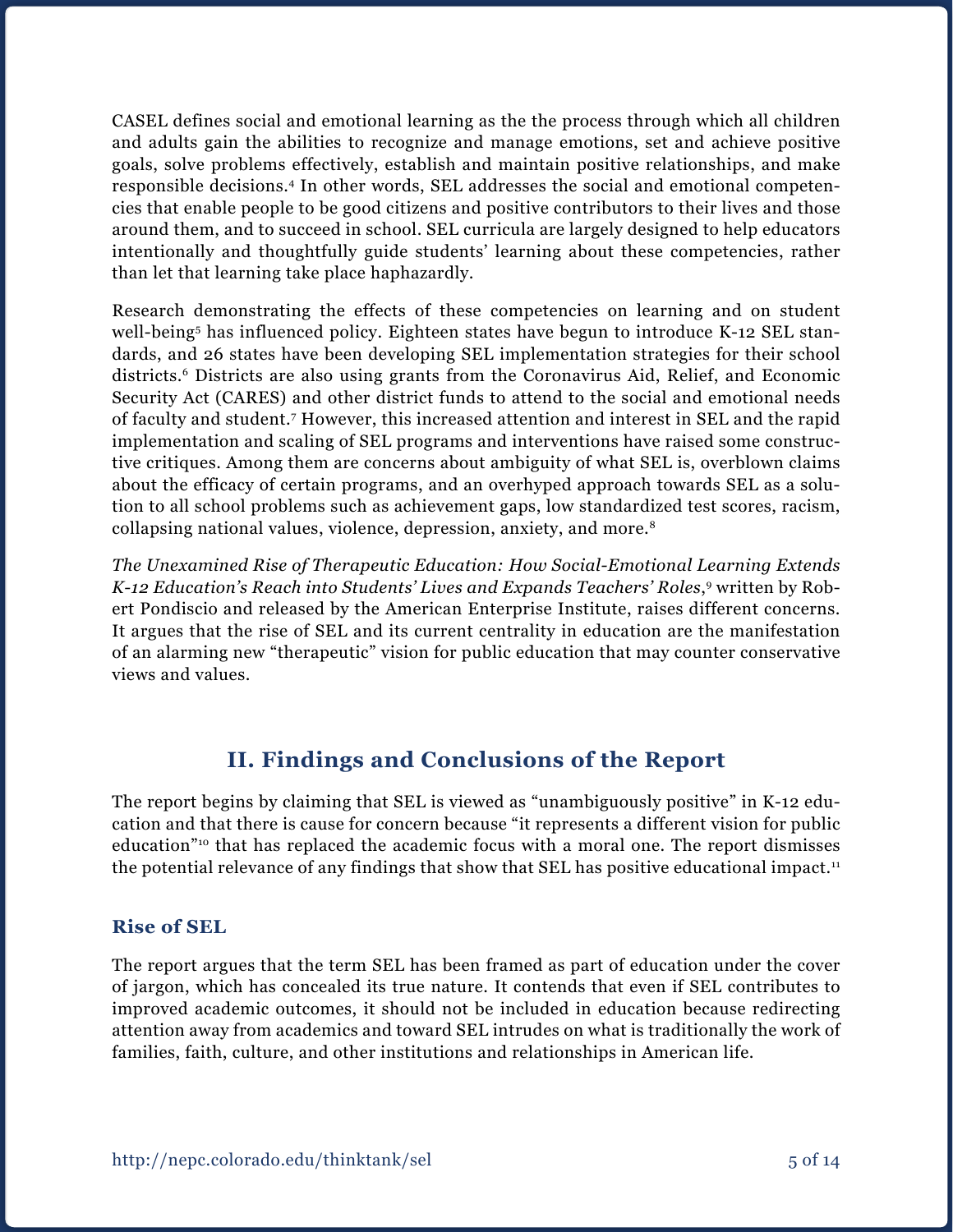#### **When Education Becomes Therapy**

The report relies on Ecclestone and Hayes' 2009 book to describe "therapeutic education" as overemphasizing students' emotional well-being, literacy, and competence, and as "aggressively inserting" popular psychological approaches into the classroom. It contends that this perspective, an extension of progressive education, is inappropriate for schools because it blurs ideas of human potential, resilience, and capacity for autonomy, and lowers expectations for student academic achievement. The report criticizes the affirmation of "therapeutic education" in social media and by policymakers, influential philanthropists, and schools. It points to restorative justice as a therapeutic practice linked to SEL now used as an alternative to the traditional discipline measures in schools.

#### **Selling SEL**

The report claims that SEL has been connected to academics and student success as selling points to gain traction, contending that even if one accepts the premise that SEL is actually linked to academics, it does not follow that SEL is an appropriate focus for schools.12 The report claims that schools have become too concerned with students' emotional health and well-being, and are implementing initiatives that are too intrusive, sensitive, and personal, such that their legitimacy in public schools is questionable.

#### **Trauma-Informed Education and Pathologizing Childhood**

Finally, the report cautions against the rise of "safetyism" in the form of trauma-informed teaching practice.13 It implies that adverse childhood experiences (ACEs) are being overmeasured and overdiagnosed in schools, $<sup>14</sup>$  and then cautions against making clinical decisions</sup> about students that may stigmatize entire school populations, exacerbating inequities faced by working-class families.15 It also warns applying the ACE framework to diagnose individuals would lead to labeling students as traumatized regardless of the specific nature of the trauma being experienced.

The report concludes with the argument that SEL has shifted the mission of education away from academic instruction and has expanded the roles of teachers beyond their training and expertise to include activities typically performed by psychologists, counselors, or social workers.

## **III. The Report's Rationale for Its Findings and Conclusions**

The report's critique of SEL is conceptual and opinion-based rather than empirical. Its arguments against SEL are based on assumptions that: (a) SEL is politically favored by progressives vs. conservative families and teachers who have expressed their concerns; (b) SEL has overshadowed the focus on academics; (c) SEL has expanded and shifted the mission of the school to include imposed influence on the students' attitudes, values, and beliefs (d) SEL is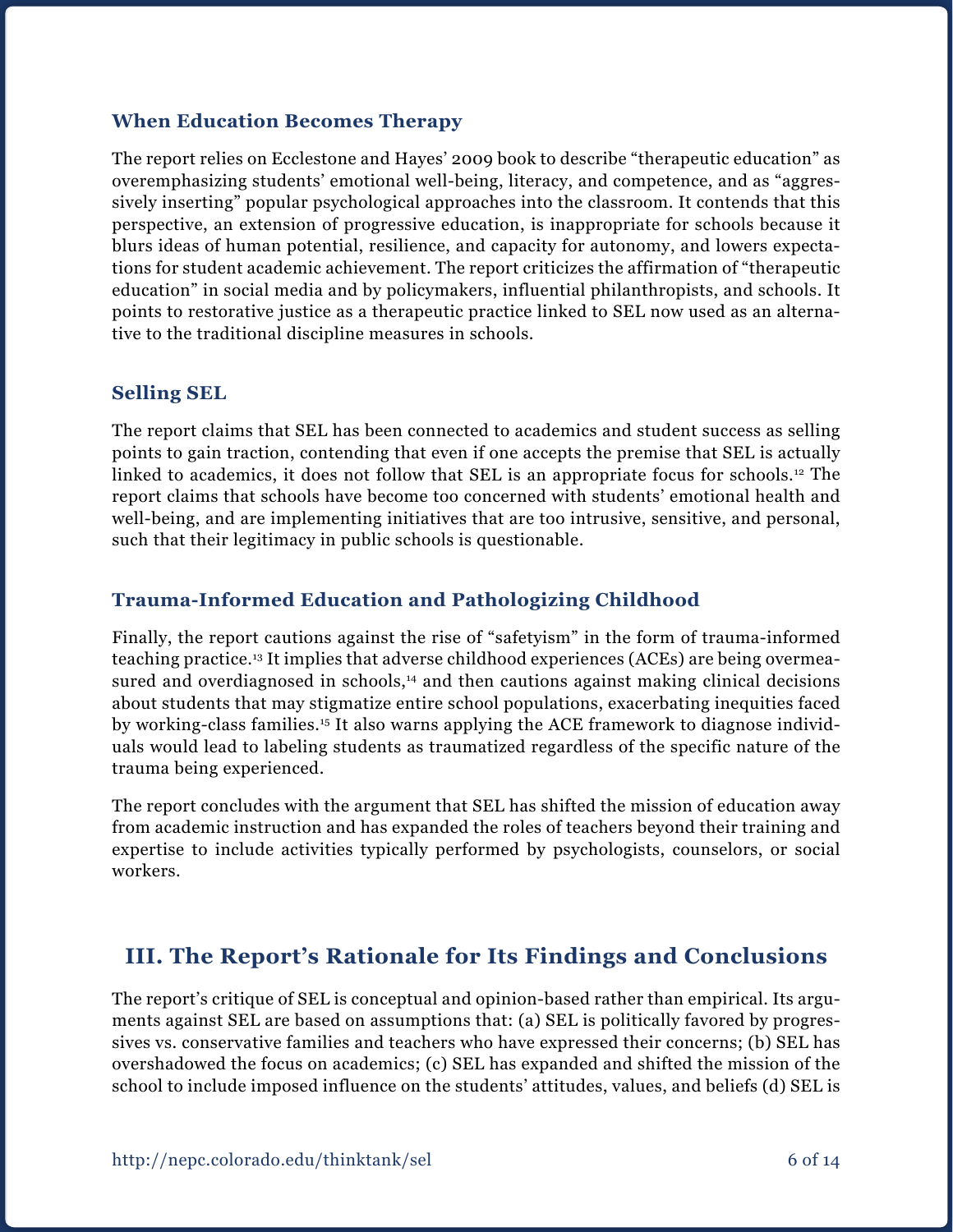a form of therapy or treatment that uses diagnostic criteria such as ACEs that may stigmatize student populations; and (e) SEL has imposed "therapeutic education" on classroom practices and thus expanded the roles of teachers beyond their training and expertise.

## **IV. The Report's Use of Research Literature**

Overall, the report misrepresents Social Emotional Learning (SEL) as "therapeutic education" and uses this straw man as a target for its criticism. It quotes conservative critical scholars who argue against the teaching of social and emotional skills in schools, while overlooking reports (also released by AEI) by other conservative authors articulating constructive criticism of SEL and its implementation.16 More significantly, the report includes only a handful of evidence-based studies while omitting many others. It dismisses any value those studies might have by saying that not "every influence contributing to a 'broader vision of student success'" should be addressed in schools.17

The research uncited in the report indicates that well-implemented universal SEL programs/ interventions are associated with positive academic and behavioral achievement.18 For example, the Aspen Institute's<sup>19</sup> 2017 research drew evidence from at least 60 separate research studies on SEL that demonstrate its importance in helping students become engaged citizens. A meta-analysis study that reviewed 82 school-based SEL interventions involving 97,406 K-12 students showed positive youth development. They showed enhanced social and emotional skills, and overall well-being as a result of the SEL interventions.<sup>20</sup> In contrast to claims that "therapeutic education" and SEL could exacerbate inequities, evidence-based research demonstrates that all students can benefit from SEL development opportunities.

SEL skills can keep students from harm's way and make it less likely for them to develop behavior problems as a result of such risk factors as school failure, family poverty, peer pressure, and others.<sup>21</sup> Significantly, research on the neuroscience of brain development finds that cognitive, social, and emotional development are deeply integrated.<sup>22</sup>

The report claims that SEL is, for many, an "unwelcome intrusion into what is traditionally the work of families"23 and claims that SEL has become central to schooling rather than playing a supportive role in students' education. These claims are not backed up by evidence-based research, but are, rather, speculations. Contradicting the report's claims, research finds that parents, $24$  teachers, and school administrators $25$  from various political persuasions—and perhaps most importantly, students<sup>26</sup>—respond positively to SEL. For example, a 2021 Fordham Institute report found that nearly all parents, regardless of their political persuasion, believed that schools play a role in providing SEL for children and wanted their children to acquire social and emotional skills.<sup>27</sup>

The long section on trauma-informed school practices mostly quotes concerns about how measurement of ACEs may be misused, thereby implying that such diagnostic criteria may stigmatize student populations. The argument here is misleading. SEL is not a form of therapy or treatment that uses ACEs for labeling students, and it is incorrect to portray it as such. SEL focuses on teaching all students knowledge, skills, and attitudes to facilitate success in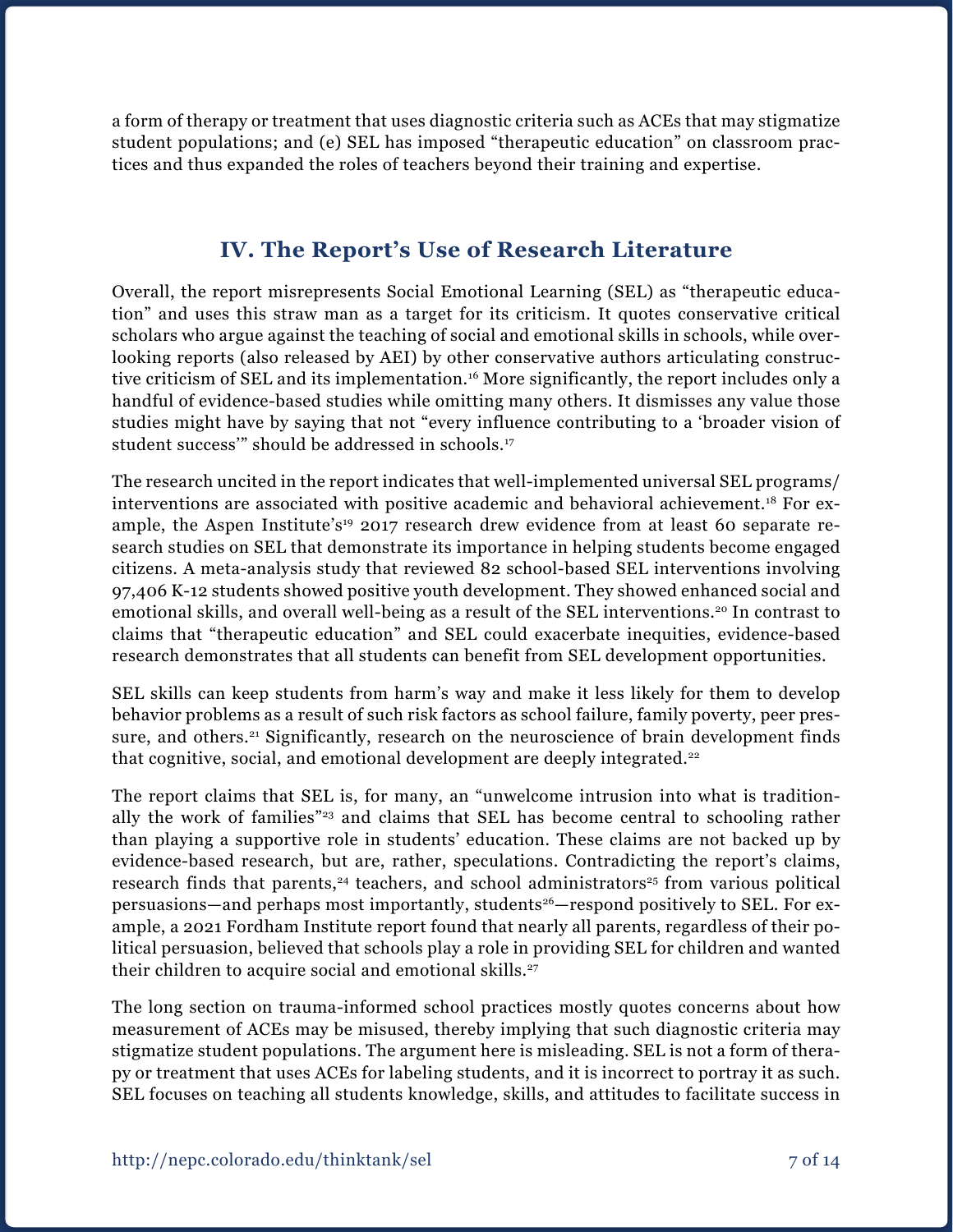school and in life. It is a universal model appropriate for all students. It does not use any diagnostic criteria, and it is not focused on children who have therapeutic needs. The report misrepresents SEL as well as its goals.

## **V. Review of the Report's Methods**

While it holds some valid and constructive points of criticism, the report frames SEL as part of a progressive agenda and therefore worrisome. Instead of informing readers by presenting research evidence regarding the experiences of teachers, administrators, and students, the report imposes a partisan agenda that highlights opinions rooted in ambiguous ideas not directly related to SEL and its effects on schooling. It presents a false dichotomy between cognitive/academic pursuits and social emotional learning, misleading readers into thinking that these domains are mutually exclusive.

The report falsely claims the existence of changes that are happening in education related to SEL such as: (a) the focus on the whole child becoming central to education rather than prioritizing academic knowledge and skills, (b) drifting away from classical and Christian education traditions, (c) increasing the sphere of influence of schooling and broadening the mission of schools, (d) pathologizing childhood through shallow integration of trauma-informed and therapeutic education and misuse of psychological measures such as ACEs, and (e) asking educators to perform tasks typically performed by mental health professionals, counselors, and psychologists—all of which are beyond their training and expertise. The arguments sincerely project these concerns, such that non-experts may follow the logic, be convinced of its points, and view SEL as part of the problem. However, the report fails to alert readers to the contested assumptions upon which its logic rests, particularly pertaining to the idea that education needs to return to its conservative roots.

Additionally, while the report builds on research that surfaces concerns about the overuse of ACEs, which may stigmatize certain underprivileged students, it excludes other bodies of research that show how SEL integration actually addresses issues of misrepresented students. Overall, the report makes appeals rooted in pathos and ethos, deliberately neglecting a rich body of literature, based on empirical evidence, that demonstrates the ways that SEL benefits students. Instead, it frames SEL as a political stance favored by progressives, thereby transforming it into a target to be attacked. The report overlooks the notion of SEL as an approach to education "that integrates learning so that students are best able to be successful"<sup>28</sup> and serve as active, engaged citizens in their communities.

## **VI. Review of the Validity of the Findings and Conclusions**

The report raises some important concerns. For example, schools implementing SEL programs or trauma-informed teaching should avoid programs or practices that might unfairly stigmatize students. They should also ensure that teachers have appropriate professional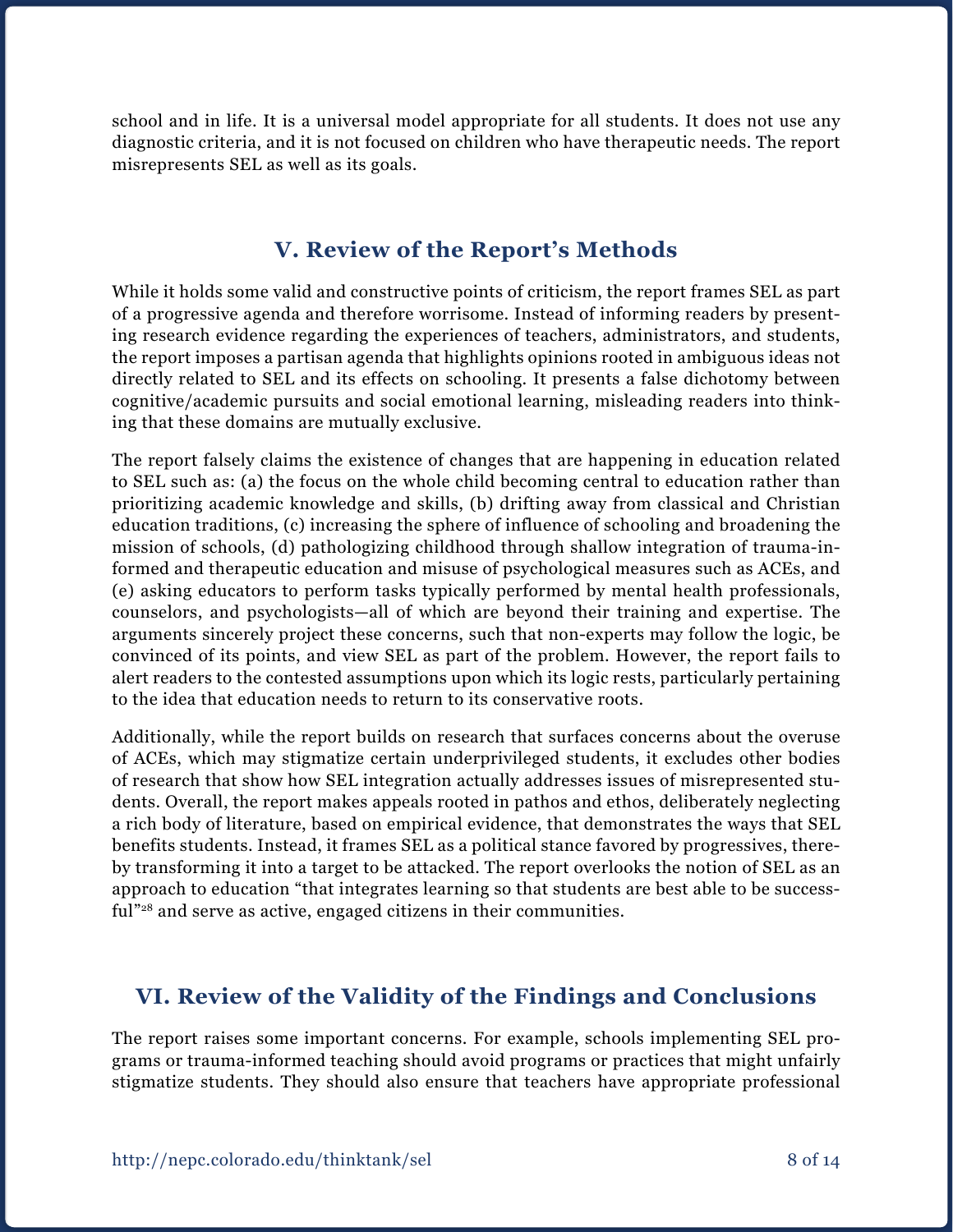development.<sup>29</sup> However, the report does not cite research evidence and is not based on empirical data. It misrepresents SEL and makes overblown claims about what SEL does (e.g., that it introduces therapeutic education and displaces academic curricula). Moreover, it highlights a political agenda instead of presenting both the evidence and valid concerns that have been raised about SEL. The latter approach would have made the report more useful to policymakers who may want to understand the promises as well as the pitfalls of SEL.<sup>30</sup>

### **VII. Usefulness of the Report for Guidance of Policy and Practice**

The report rests on biased assumptions and innuendo instead of evidence, and creates a bogeyman instead of accurately presenting how SEL is being taught in schools. As such, it does not provide useful guidance for policymakers.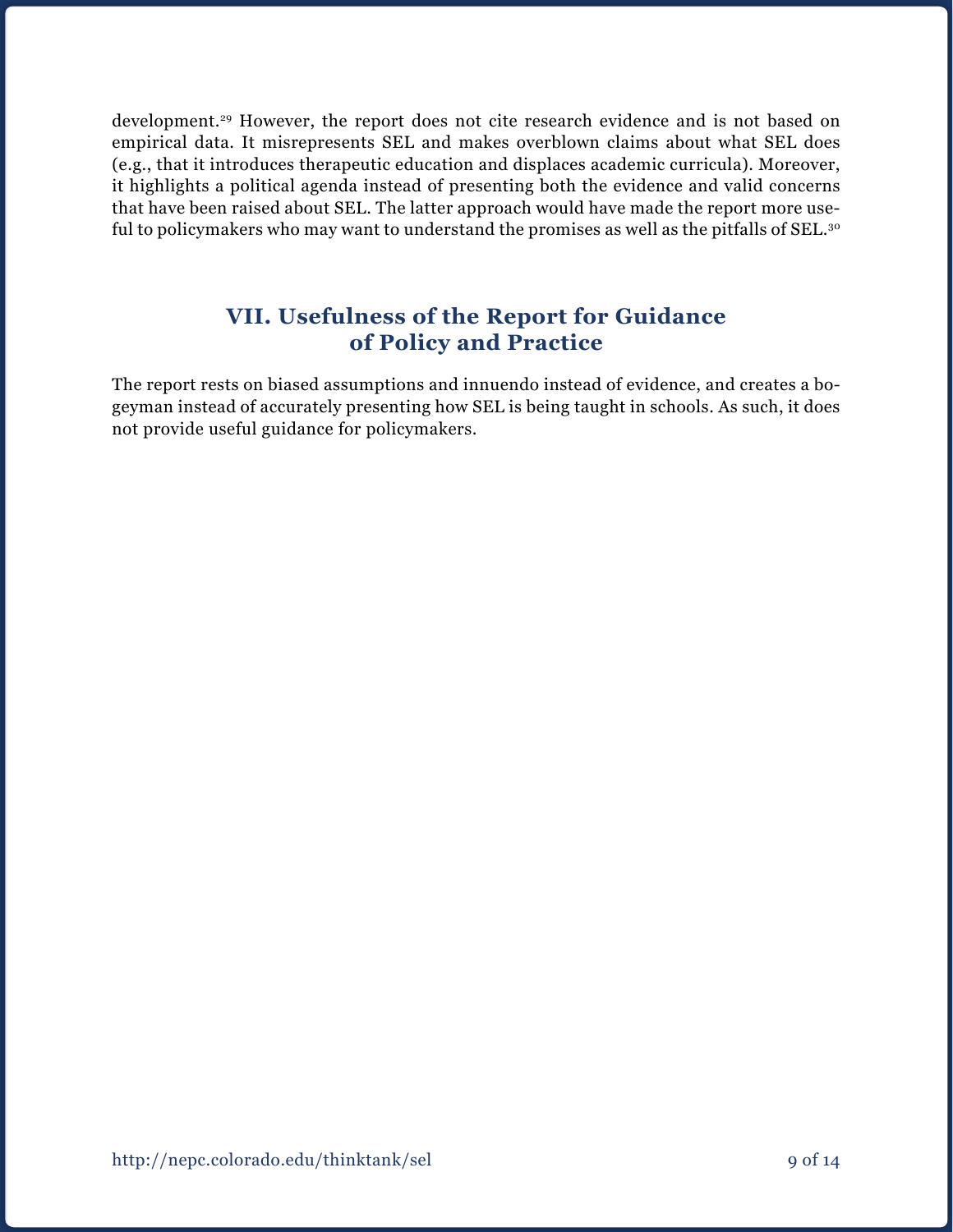### **Notes and References**

1 Schwartz, H.L., Grant, D., Diliberti, M., Hunter, G.P., & Setodji, C.M. (2020). *Remote learning is here to stay: Results from the first American School District Panel survey*. Santa Monica, CA: RAND Corporation. Retrieved January 24, 2022, from [https://www.rand.org/pubs/research\\_reports/RRA956-1.html](https://www.rand.org/pubs/research_reports/RRA956-1.html)

Garcia, D.R. (2021). *NEPC review: Remote learning is here to stay: Results from the first American school district panel survey (RAND Corporation, December 2020)*. Boulder, CO: National Education Policy Center. Retrieved January 24, 2022, from <https://nepc.colorado.edu/thinktank/remote-learning>

2 See, for example:

Bleazby, J. (2013). *Social reconstruction learning: Dualism, Dewey and philosophy in schools*. Routledge.

Ciarrochi, J., Heaven, P.C., & Davies, F. (2007). The impact of hope, self-esteem, and attributional style on adolescents' school grades and emotional well-being: A longitudinal study. *Journal of Research in Personality*, *41*(6), 1161-1178. Retrieved February 2, 2022, from<https://doi.org/10.1016/j.jrp.2007.02.001>

Comer, J.P. (1984). Home-school relationships as they affect the academic success of children. *Education and urban Society*, *16*(3), 323-337.

Steiner, C. (2003). *Emotional literacy: Intelligence with a heart*. Personhood Press.

Lewis, M., & Michalson, L. (1983). The socialization of emotion. In *Children's emotions and moods* (pp. 193- 230). Springer, Boston, MA.

Jones, S.M., & Bouffard, S.M. (2012). Social and emotional learning in schools: From programs to strategies. *Social Policy Report, 26*(4). *Society for Research in Child Development*.

Raver, C. C. (2002). Emotions matter: Making the case for the role of young children's emotional development for early school readiness. *Social Policy Report,16*(3). *Society for Research in Child Development*.

- 3 Elias, M.J., Zins, J.E., Weissberg, R.P., Frey, K.S., Greenberg, M.T., Haynes, N.M., Kessler, R., Schwab-Stone, M.E., & Shriver, T.P. (1997). *Promoting social and emotional learning: Guidelines for educators*. ASCD.
- 4 Weissberg, R.P., Durlak, J.A., Domitrovich, C.E., & Gullotta, T.P. (2015). Social and emotional learning: past, present, and future. In J.A. Durlak, C.E. Domitrovich, R.P. Weissberg, & T.P. Gullotta (Eds.), *Handbook of social and emotional learning: Research and practice* (pp. 3-19). New York, NY: Guilford.
- 5 Durlak, J.A., Weissberg, R.P., Dymnicki, A.B., Taylor, R.D., & Schellinger, K. (2011). The impact of enhancing students' social and emotional learning: A meta-analysis of school-based universal interventions. *Child Development, 82*, 405-432. Retrieved February 2, 2022, from <https://doi.org/10.1111/j.1467-8624.2010.01564.x>

Taylor, R., Oberle, E., Durlak, J.A., & Weissberg, R.P. (2017). Promoting positive youth development through school-based social and emotional learning interventions: A meta-analysis of follow-up effects. *Child Development, 88*, 1156-1181. Retrieved February 2, 2022, from <https://doi.org/10.1111/cdev.12864>

- 6 Shriver, T.P., & Weissberg, R.P. (2020). A response to constructive criticism of social and emotional learning. *Phi Delta Kappan*, *101*(7), 52-57.
- 7 Aperature Education (n.d.). *SEL funding: Using the CARES Act and the American Rescue Plan funding for SEL*. Retrieved February 15, 2022, from [https://apertureed.com/federal-funding-for-your-social-emotion](https://apertureed.com/federal-funding-for-your-social-emotional-learning-sel-program/)[al-learning-sel-program/](https://apertureed.com/federal-funding-for-your-social-emotional-learning-sel-program/)

U.S. Department of Education, Office of Special Education and Rehabilitative Services (2021, October 20). *Supporting child and student social, emotional, behavioral, and mental health needs.* Retrieved February 15, 2022, from [https://www2.ed.gov/documents/students/supporting-child-student-social-emotional-behavior](https://www2.ed.gov/documents/students/supporting-child-student-social-emotional-behavioral-mental-health.pdf)[al-mental-health.pdf](https://www2.ed.gov/documents/students/supporting-child-student-social-emotional-behavioral-mental-health.pdf)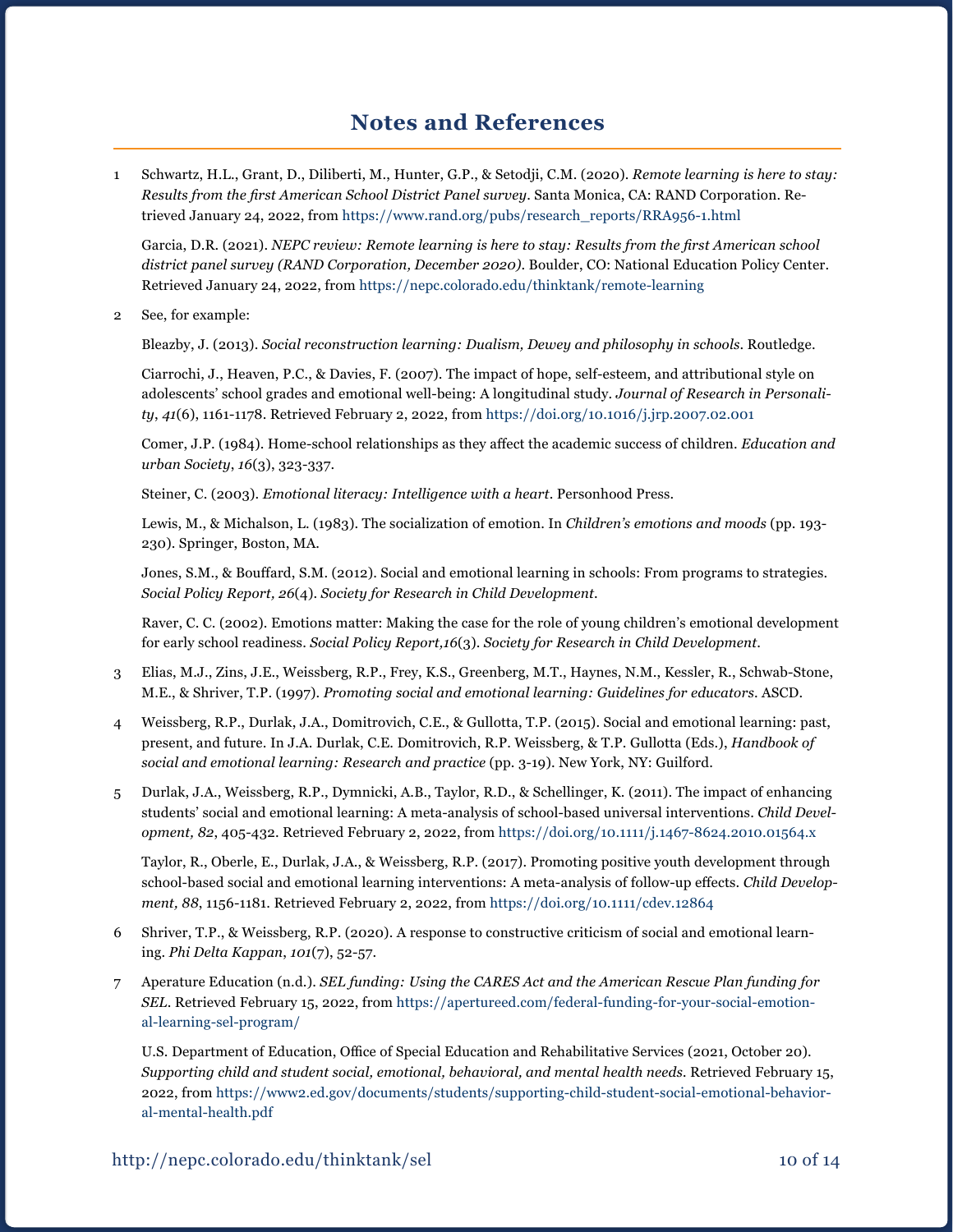Yoder, N., Dusenbury, L., Martinez-Black, T., & Weissberg, R.P. (2020). *From insights to action redefining state efforts to support social and emotional learning.* CSI Emerging Insights Brief, CASEL. Retrieved February 2, 2022, from <https://casel.s3.us-east-2.amazonaws.com/CASEL-PR-Insights-to-Action-State-Efforts.pdf>

Collaborative for Academic, Social, and Emotional Learning (2020). *The three highest priority investments to make in SEL with American rescue plan dollars*. Retrieved February 2, 2022, from [https://casel.s3.us-east-2.](https://casel.s3.us-east-2.amazonaws.com/SEL-Policy-Brief-on-ARP.pdf) [amazonaws.com/SEL-Policy-Brief-on-ARP.pdf](https://casel.s3.us-east-2.amazonaws.com/SEL-Policy-Brief-on-ARP.pdf) 

Companies that provide SEL materials are actively instructing districts about how to apply for Covid relief funding.

8 Shriver, T.P., & Weissberg, R.P. (2020). A response to constructive criticism of social and emotional learning. *Phi Delta Kappan*, *101*(7), 52-57.

Finn, C.E. & Hess, F.M. (2019, April). *What social and emotional learning needs to succeed and survive*. Washington, DC: American Enterprise Institute. Retrieved February 2, 2022, from [https://www.aei.org/re](https://www.aei.org/research-products/report/what-social-and-emotional-learning-needs-to-succeed-and-survive/)[search-products/report/what-social-and-emotional-learning-needs-to-succeed-and-survive/](https://www.aei.org/research-products/report/what-social-and-emotional-learning-needs-to-succeed-and-survive/)

Hamilton, L.S. & Schwartz, H.L. (2019, August). *Get smart about social and emotional learning measurement*. Washington, DC: American Enterprise Institute. Retrieved February 2, 2022, from [https://www.aei.](https://www.aei.org/research-products/report/get-smart-about-social-and-emotional-learning-measurement/) [org/research-products/report/get-smart-about-social-and-emotional-learning-measurement/](https://www.aei.org/research-products/report/get-smart-about-social-and-emotional-learning-measurement/)

Finn, C.E. & Hess, F.M. (2019, April). *What social and emotional learning needs to succeed and survive*. Washington, DC: American Enterprise Institute. Retrieved February 2, 2022, from [https://www.aei.org/re](https://www.aei.org/research-products/report/what-social-and-emotional-learning-needs-to-succeed-and-survive/)[search-products/report/what-social-and-emotional-learning-needs-to-succeed-and-survive/](https://www.aei.org/research-products/report/what-social-and-emotional-learning-needs-to-succeed-and-survive/)

McShane, M.Q. (2019, May). *What social and emotional learning advocates can learn from Common Core*. Washington, DC: American Enterprise Institute. Retrieved February 2, 2022, from [https://www.aei.org/re](https://www.aei.org/research-products/report/what-social-and-emotional-learning-advocates-can-learn-from-common-core/)[search-products/report/what-social-and-emotional-learning-advocates-can-learn-from-common-core/](https://www.aei.org/research-products/report/what-social-and-emotional-learning-advocates-can-learn-from-common-core/)

Starr, J.P. (2019, March). Can we keep SEL on course? *Phi Delta Kappan, 100*(8), 70-71.

- 9 Pondiscio, R. (2021, October). *The unexamined rise of therapeutic education: How social-emotional learning extends K-12 education's reach into students' lives and expands teachers' roles*. Retrieved January 24, 2022, from [https://www.aei.org/wp-content/uploads/2021/10/The-Unexamined-Rise-of-Therapeutic-Education.](https://www.aei.org/wp-content/uploads/2021/10/The-Unexamined-Rise-of-Therapeutic-Education.pdf?x91208) [pdf?x91208](https://www.aei.org/wp-content/uploads/2021/10/The-Unexamined-Rise-of-Therapeutic-Education.pdf?x91208)
- 10 Pondiscio, R. (2021, October). *The unexamined rise of therapeutic education: How social-emotional learning extends K-12 education's reach into students' lives and expands teachers' roles* (p. 1). Retrieved January 24, 2022, from [https://www.aei.org/wp-content/uploads/2021/10/The-Unexamined-Rise-of-Therapeutic-Educa](https://www.aei.org/wp-content/uploads/2021/10/The-Unexamined-Rise-of-Therapeutic-Education.pdf?x91208)[tion.pdf?x91208](https://www.aei.org/wp-content/uploads/2021/10/The-Unexamined-Rise-of-Therapeutic-Education.pdf?x91208)
- 11 Pondiscio, R. (2021, October). *The unexamined rise of therapeutic education: How social-emotional learning extends K-12 education's reach into students' lives and expands teachers' roles* (p. 2). Retrieved January 24, 2022, from [https://www.aei.org/wp-content/uploads/2021/10/The-Unexamined-Rise-of-Therapeutic-Educa](https://www.aei.org/wp-content/uploads/2021/10/The-Unexamined-Rise-of-Therapeutic-Education.pdf?x91208)[tion.pdf?x91208](https://www.aei.org/wp-content/uploads/2021/10/The-Unexamined-Rise-of-Therapeutic-Education.pdf?x91208)
- 12 The report cites (p. 7) Jonathan Haidt and Greg Lukianoff's definition of "safetyism" as defined as "a culture or belief system in which safety has become a sacred value."

Haidt, J. & Lukianoff, G (2019). *The coddling of the American mind: How good intentions and bad ideas are setting up a generation for failure.* Harlow, England: Penguin Books.

Pondiscio, R. (2021, October). *The unexamined rise of therapeutic education: How social-emotional learning extends K-12 education's reach into students' lives and expands teachers' roles* (p. 7). Retrieved January 24, 2022, from [https://www.aei.org/wp-content/uploads/2021/10/The-Unexamined-Rise-of-Therapeutic-Educa](https://www.aei.org/wp-content/uploads/2021/10/The-Unexamined-Rise-of-Therapeutic-Education.pdf?x91208)[tion.pdf?x91208](https://www.aei.org/wp-content/uploads/2021/10/The-Unexamined-Rise-of-Therapeutic-Education.pdf?x91208)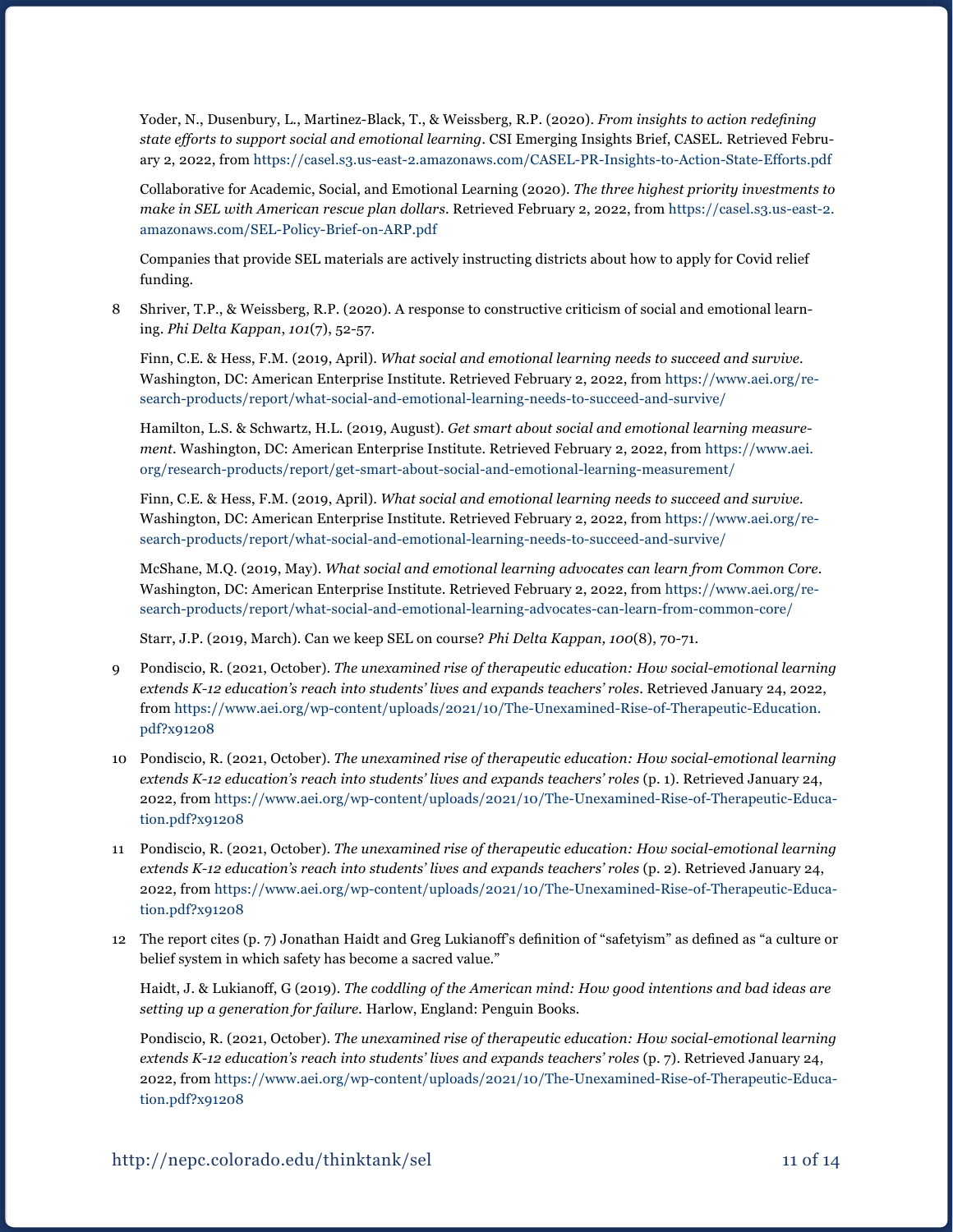- 13 Pondiscio, R. (2021, October). *The unexamined rise of therapeutic education: How social-emotional learning extends K-12 education's reach into students' lives and expands teachers' roles* (p. 7). Retrieved January 24, 2022, from [https://www.aei.org/wp-content/uploads/2021/10/The-Unexamined-Rise-of-Therapeutic-Educa](https://www.aei.org/wp-content/uploads/2021/10/The-Unexamined-Rise-of-Therapeutic-Education.pdf?x91208)[tion.pdf?x91208](https://www.aei.org/wp-content/uploads/2021/10/The-Unexamined-Rise-of-Therapeutic-Education.pdf?x91208)
- 14 Pondiscio, R. (2021, October). *The unexamined rise of therapeutic education: How social-emotional learning extends K-12 education's reach into students' lives and expands teachers' roles* (p. 8). Retrieved January 24, 2022, from [https://www.aei.org/wp-content/uploads/2021/10/The-Unexamined-Rise-of-Therapeutic-Educa](https://www.aei.org/wp-content/uploads/2021/10/The-Unexamined-Rise-of-Therapeutic-Education.pdf?x91208)[tion.pdf?x91208](https://www.aei.org/wp-content/uploads/2021/10/The-Unexamined-Rise-of-Therapeutic-Education.pdf?x91208)
- 15 Pondiscio, R. (2021, October). *The unexamined rise of therapeutic education: How social-emotional learning extends K-12 education's reach into students' lives and expands teachers' roles* (pp. 8-9). Retrieved January 24, 2022, from [https://www.aei.org/wp-content/uploads/2021/10/The-Unexamined-Rise-of-Therapeutic-Ed](https://www.aei.org/wp-content/uploads/2021/10/The-Unexamined-Rise-of-Therapeutic-Education.pdf?x91208)[ucation.pdf?x91208](https://www.aei.org/wp-content/uploads/2021/10/The-Unexamined-Rise-of-Therapeutic-Education.pdf?x91208)
- 16 Finn, C.E. & Hess, F.M. (2019, April). *What social and emotional learning needs to succeed and survive*. Washington, DC: American Enterprise Institute. Retrieved February 2, 2022, from [https://www.aei.org/re](https://www.aei.org/research-products/report/what-social-and-emotional-learning-needs-to-succeed-and-survive/)[search-products/report/what-social-and-emotional-learning-needs-to-succeed-and-survive/](https://www.aei.org/research-products/report/what-social-and-emotional-learning-needs-to-succeed-and-survive/)

Hess, R. (2019). Foreword: *What it'll take for social and emotional learning to succeed and survive*. Washington, DC: American Enterprise Institute.

Mehta, J. (2020, May). *How social and emotional learning can succeed*. Washington, DC: American Enterprise Institute. Retrieved February 2, 2022, from [https://www.aei.org/research-products/report/how-social](https://www.aei.org/research-products/report/how-social-and-emotional-learning-can-succeed/)[and-emotional-learning-can-succeed/](https://www.aei.org/research-products/report/how-social-and-emotional-learning-can-succeed/)

Rhames, M.A. (2019, July). *The "F-word" of social and emotional learning: Faith*. Washington, DC: American Enterprise Institute. Retrieved February 2, 2022, from [https://www.aei.org/research-products/report/the-f](https://www.aei.org/research-products/report/the-f-word-of-social-and-emotional-learning-faith/)[word-of-social-and-emotional-learning-faith/](https://www.aei.org/research-products/report/the-f-word-of-social-and-emotional-learning-faith/)

- 17 Pondiscio, R. (2021, October). *The unexamined rise of therapeutic education: How social-emotional learning extends K-12 education's reach into students' lives and expands teachers' roles* (p. 6). Retrieved January 24, from [https://www.aei.org/wp-content/uploads/2021/10/The-Unexamined-Rise-of-Therapeutic-Education.](https://www.aei.org/wp-content/uploads/2021/10/The-Unexamined-Rise-of-Therapeutic-Education.pdf?x91208) [pdf?x91208](https://www.aei.org/wp-content/uploads/2021/10/The-Unexamined-Rise-of-Therapeutic-Education.pdf?x91208)
- 18 Humphrey, N. (2013). *Social and emotional learning: A critical appraisal*. Washington, DC: Sage.

Mahoney, J.L., Durlak, J.A., & Weissberg, R.P. (2018). An update on social and emotional learning outcome research. *Phi Delta Kappan, 100*(4), 18-23.

Durlak, J.A., Weissberg, R.P., Dymnicki, A.B., Taylor, R.D., & Schellinger, K.B. (2011). The impact of enhancing students' social and emotional learning: A meta-analysis of school-based universal interventions. *Child Development*, *82*(1), 405-432.

Durlak, J.A., Weissberg, R.P., Dymnicki, A.B., Taylor, R.D., & Schellinger, K.B. (2011). The impact of enhancing students' social and emotional learning: A meta-analysis of school-based universal interventions. *Child Development*, *82*(1), 405-432.

Sklad, M., Diekstra, R., Ritter, M. D., Ben, J., & Gravesteijn, C. (2012). Effectiveness of school-based universal social, emotional, and behavioral programs: Do they enhance students' development in the area of skill, behavior, and adjustment? *Psychology in the Schools*, *49*(9), 892-909. Retrieved February 2, 2022, from [https://](https://doi.org/10.1002/pits.21641) [doi.org/10.1002/pits.21641](https://doi.org/10.1002/pits.21641)

Taylor, R.D., Oberle, E., Durlak, J.A., & Weissberg, R P. (2017). Promoting positive youth development through school-based social and emotional learning interventions: A meta-analysis of follow-up effects. *Child Development*, *88*(4), 1156-1171. Retrieved February 2, 2022, from <https://doi.org/10.1111/cdev.12864>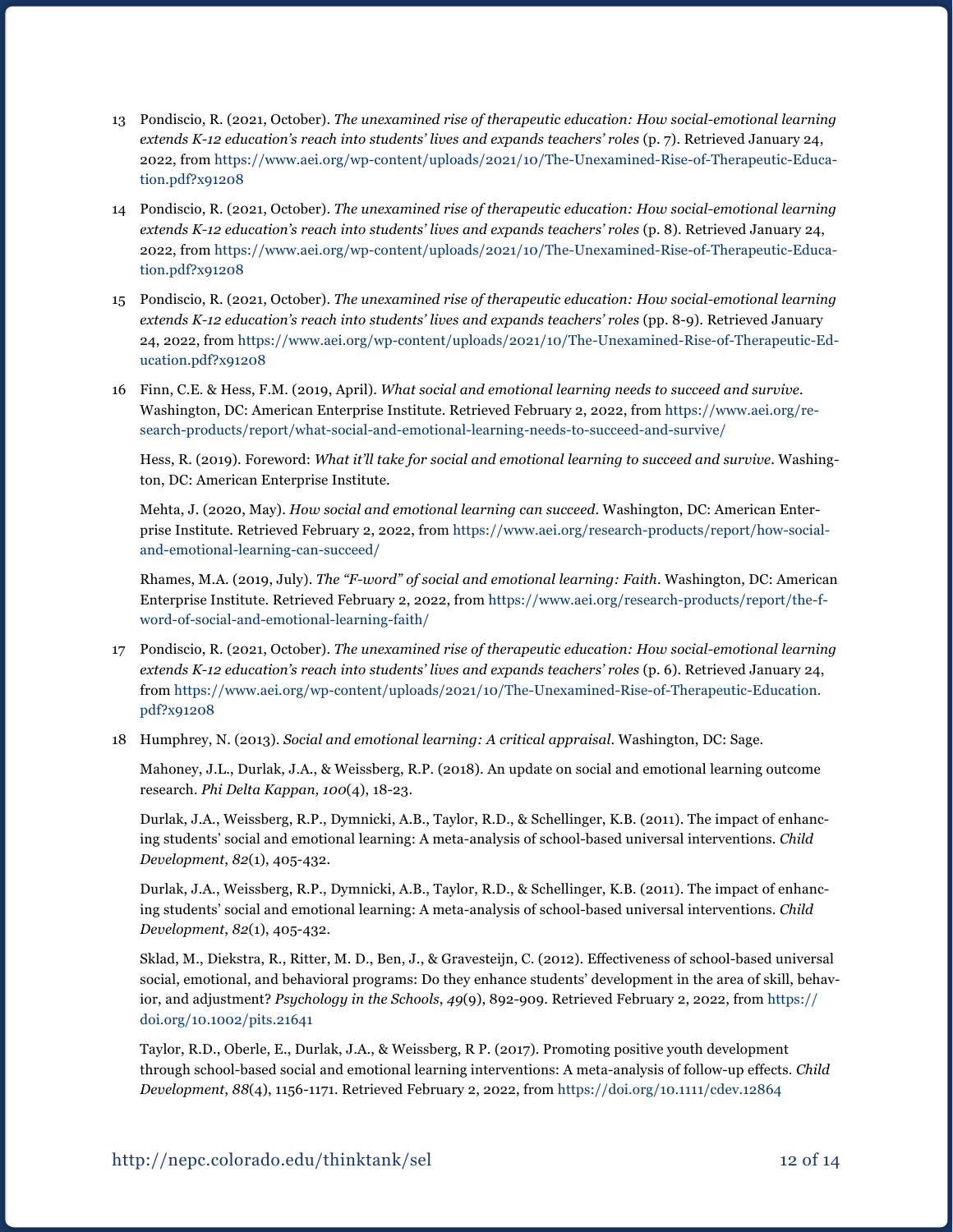Wiglesworth, M., Lendrum, A., Oldfield, J., Scott, A., ten Bokkel, I., Tate, K., & Emery, C. (2016). The impact of trial stage, developer involvement and international transferability on universal social and emotional learning programme outcomes: A meta-analysis. *Cambridge Journal of Education, 46*, 347-376.

- 19 Jones, S.M. & Kahn, J. (2017). *The evidence base for how we learn: Supporting students' social, emotional, and academic development – Consensus statements of evidence from the Council of Distinguished Scientists: National Commission on Social, Emotional, and Academic Development*. Washington, DC: The Aspen Institute.
- 20 Taylor, R., Oberle, E., Durlak, J.A., & Weissberg, R.P. (2017). Promoting positive youth development through school-based social and emotional learning interventions: A meta-analysis of follow-up effects. *Child Development, 88*, 1156–1171.
- 21 Atwell, M.N. & Bridgeland, J.M. (2019). *Ready to lead: A 2019 update of principals' perspectives on how social and emotional learning can prepare children and transform schools*. Washington, DC: Civic with Hart Research Associates.

Durlak, J.A., Weissberg, R.P., Dymnicki, A., Taylor, R.D., & Schellinger, K. (2011). The impact of enhancing students' social and emotional learning: A metaanalysis of school-based universal interventions. *Child Development, 82*, 405-432.

Zins, J.E., & Elias, M.J. (2007). Social and emotional learning: Promoting the development of all students. *Journal of Educational and Psychological Consultation*, *17*(2-3), 233-255.

22 Barrett, L.F., & Satpute, A.B. (2013). Large-scale brain networks in affective and social neuroscience: towards an integrative functional architecture of the brain. *Current Opinion in Neurobiology*, *23*(3), 361-372.

Greenberg, M.T. (2006). Promoting resilience in children and youth: Preventive interventions and their interface with neuroscience. *Annals of the New York Academy of Sciences*, *1094*(1), 139-150.

Immordino-Yang, M.H., Darling-Hammond, L., & Krone, C. (2018). *The brain basis for integrated social, emotional, and academic development: How emotions and social relationships drive learning.* Aspen Institute.

Ochsner, K.N., & Gross, J.J. (2008). Cognitive emotion regulation: Insights from social cognitive and affective neuroscience. *Current Directions in Psychological Science*, *17*(2), 153-158.

See also:

National Commission on Social, Emotional, and Academic Development (2018). *From a nation at risk to a nation of hope: Recommendations from the National Commission on Social, Emotional, & Academic Development*. Washington, DC: The Aspen Institute. Retrieved January 24, 2022, from [https://nationathope.org/](https://nationathope.org/wp-content/uploads/2018_aspen_final-report_full_webversion.pdf) [wp-content/uploads/2018\\_aspen\\_final-report\\_full\\_webversion.pdf](https://nationathope.org/wp-content/uploads/2018_aspen_final-report_full_webversion.pdf)

- 23 Pondiscio, R. (2021, October). *The unexamined rise of therapeutic education: How social-emotional learning extends K-12 education's reach into students' lives and expands teachers' roles* (p. 2). Retrieved January 24, 2022, from [https://www.aei.org/wp-content/uploads/2021/10/The-Unexamined-Rise-of-Therapeutic-Educa](https://www.aei.org/wp-content/uploads/2021/10/The-Unexamined-Rise-of-Therapeutic-Education.pdf?x91208)[tion.pdf?x91208](https://www.aei.org/wp-content/uploads/2021/10/The-Unexamined-Rise-of-Therapeutic-Education.pdf?x91208)
- 24 Edge Research. (2018). *Developing life skills in children: A roadmap for communicating with parents*. Alexandria, VA: Learning Heroes.

PDK International. (2017). *The 49th annual PDK poll of the public's attitudes toward the public schools*. Arlington, VA: PDK International.

25 Atwell, M.N. & Bridgeland, J.M. (2019). *Ready to lead: A 2019 update of principals' perspectives on how social and emotional learning can prepare children and transform schools*. Washington, DC: Civic with Hart